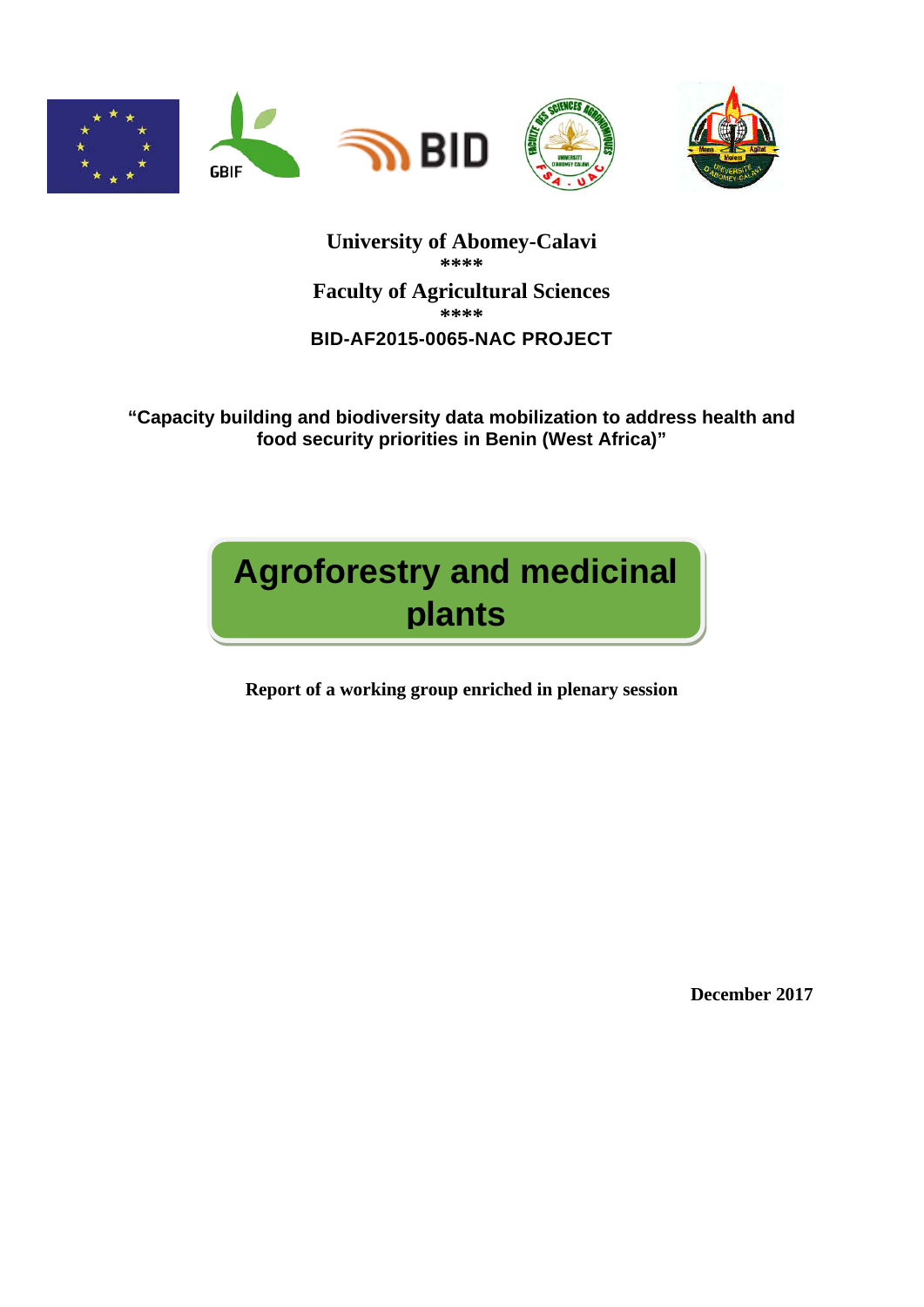#### **Content**

| 2-CONSERVATION STRATEGIES FOR AGROFORESTRY SPECIES AND MEDICINAL PLANTS3                  |  |
|-------------------------------------------------------------------------------------------|--|
|                                                                                           |  |
|                                                                                           |  |
| 3-ANALYSIS OF THE EFFECTIVENESS OF PROTECTED AREAS TO CONSERVE AGROFORESTRY SPECIES AND   |  |
| 4-ROLE OF PUBLIC AND PRIVATE INSTITUTIONS IN THE CONSERVATION OF AGROFORESTRY SPECIES AND |  |
|                                                                                           |  |
|                                                                                           |  |

#### <span id="page-1-0"></span>**Introduction**

Develop strategies for the conservation of our natural resources is of great importance for the effective implementation of natural resource conservation policies. Thus, discussions were held in multi-stakeholder working group on the conservation of agroforestry species and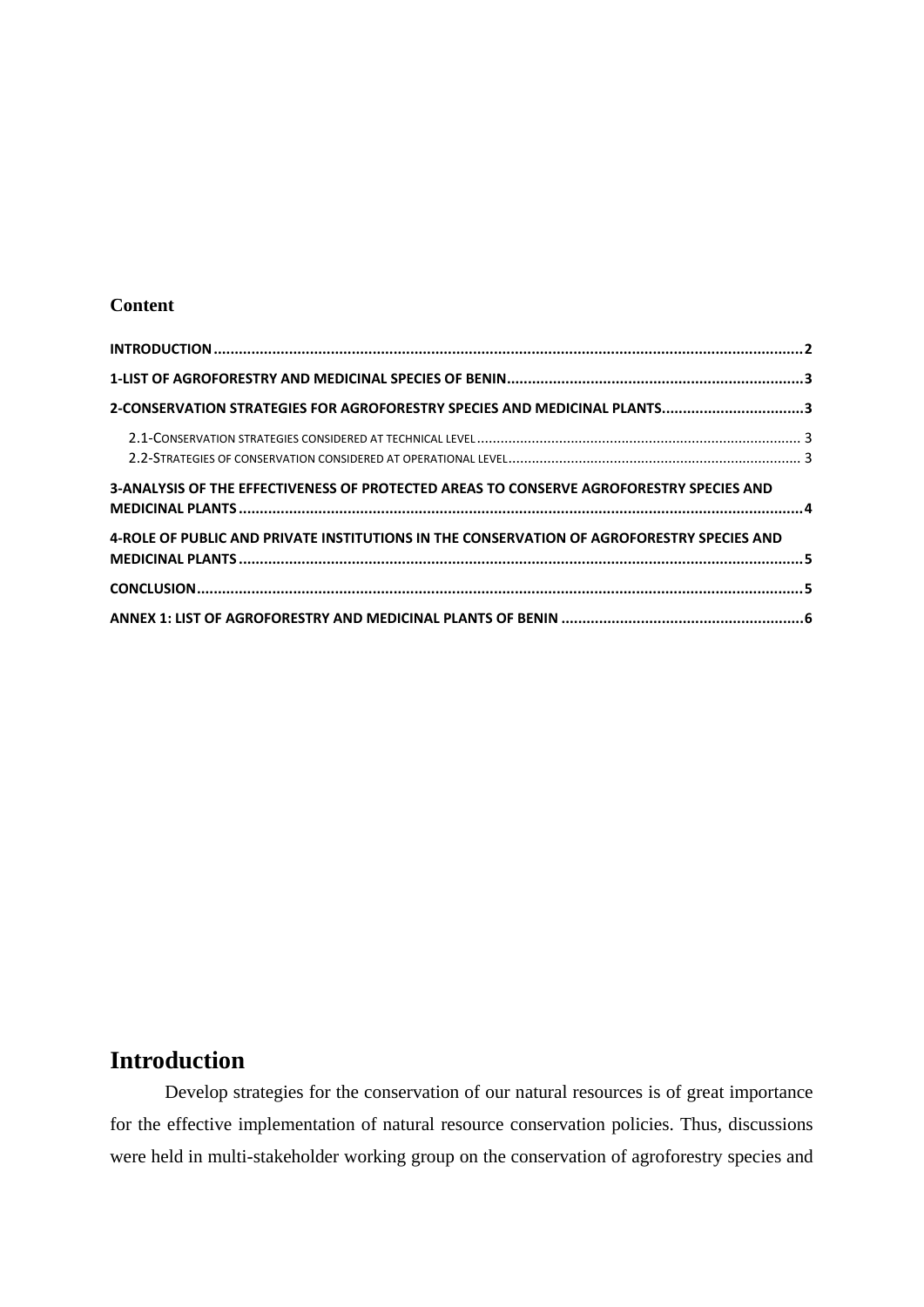medicinal plants in the context of climate change. This work is carried out within the framework of the project "Biodiversity Information for Development (BID)" funded by the European Union via GBIF.

This report summarizes the achievement of the working group and was enriched in plenary session

# <span id="page-2-0"></span>**1-List of agroforestry and medicinal species of Benin**

The list is in annex 1

# <span id="page-2-1"></span>**2-Conservation strategies for agroforestry species and medicinal plants**

Conservation strategies were proposed for the targeted species at the technical and operational levels.

#### <span id="page-2-2"></span>**2.1-Conservation strategies considered at technical level**

The following actions have been recommended:

- $\triangleright$  Train focal points of each research center for capacity building in the field of biodiversity informatics (BI) in Benin;
- $\triangleright$  Achieve inventory of agroforestry species in Benin's agro-climatic zones;
- $\triangleright$  Conduct ethnobotanical studies to promote the use of these species in home gardens (domestication);
- $\triangleright$  Model species distribution and ecological niches of species under climate changes and integrate results into reforestation programs;
- $\triangleright$  Identify medicinal species that are not in agro-forestry systems;
- $\triangleright$  Integrate sacred forests in protected areas while empowering traditional dignitaries or guarantors in the management.

#### <span id="page-2-3"></span>**2.2-Strategies of conservation considered at operational level**

The following actions have been recommended:

- $\triangleright$  To promote ex situ conservation: in school and communal botanical gardens in the different phyto-districts of Benin;
- $\triangleright$  To rationalize harvest and trade of the medicinal plants;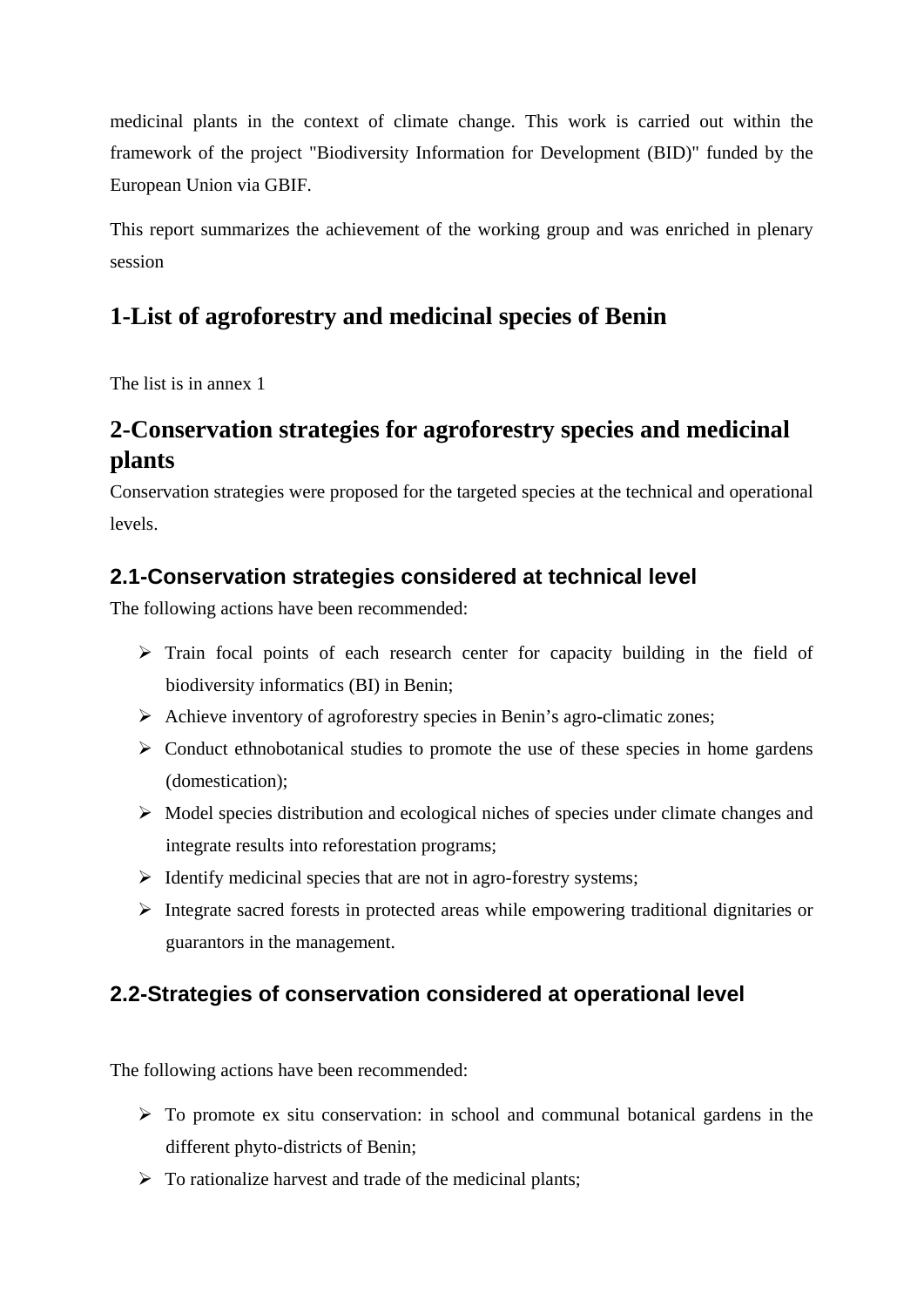- $\triangleright$  To promote agroforestry species in reforestation programs;
- $\triangleright$  To promote the use of agroforestry species in home gardens (domestication);
- $\triangleright$  To sensitize the populations about the collect and the trade of medicinal species' organs;
- $\triangleright$  To punish the abusive and/or not authorized collect and trade;
- $\triangleright$  Promote seed banks in conservation centers and promote traditional ways of conserving species.

### <span id="page-3-0"></span>**3-Analysis of the effectiveness of protected areas to conserve agroforestry species and medicinal plants**

In addition to the important results achieved in data use and separately reported the following point were considered.

The network of protected areas (PA) in Benin concentrates most of the biodiversity. As a result, gap analysis is needed to see how effective are these protected areas in conserving species in the present and the future.

Indeed, four cases can occur for agroforestry and medicinal species:

 $\triangle$  Favorable area in the present and future, covered by protected areas

In this case, it is necessary to raise awareness about the sustainable use of the species; strengthen surveillance around PAs; enhance conservation by ensuring good species regeneration; Conduct the genetic study to assess genetic variability to identify the genes most likely to increase climate change resilience (CC); Accentuate research on populations of agroforestry species and medicinal species (genetic diversity, population structure, ecological niche modeling, etc.); create PAs (private or public) to further conserve agroforestry and medicinal species.

Favorable area currently covered by protected areas, but not in the future

Ex situ conservation of species (Botanical garden, Herbarium, gene bank, etc.); perform the genetic study to assess genetic variability to identify genes most likely who have the potential to increase CC resiliency; Train the population, on propagation methods (domestication action, home garden, etc.); create PAs around agroforestry species and medicinal species.

Favorable area not covered by protected areas currently, but covered in the future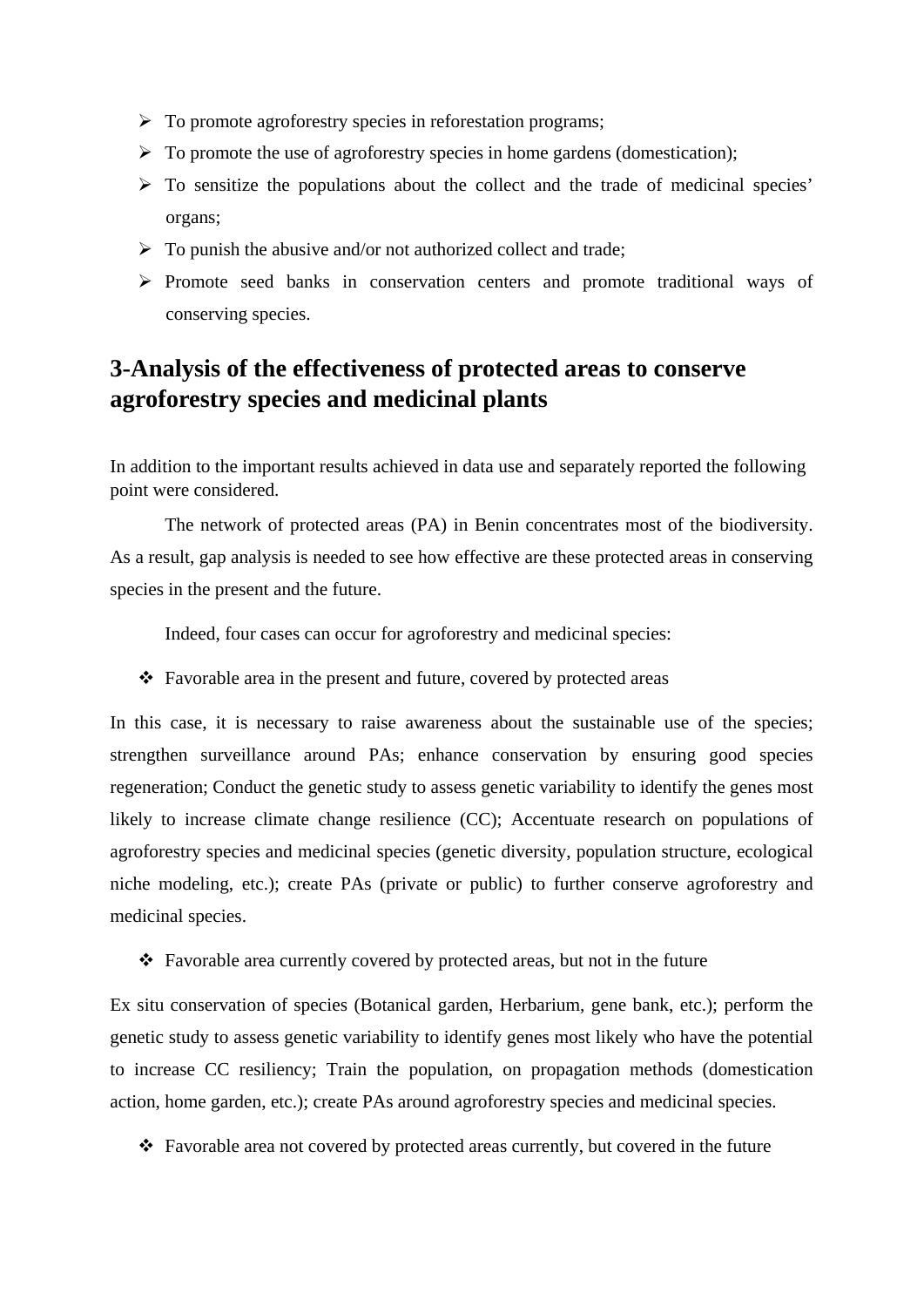The introduction of agroforestry and medicinal species into these favorable habitats should be promoted through massive reforestation of these species.

Favorable area not covered by protected areas currently and in the future

Agroforestry and medicinal species must be conserved ex-situ; Establish gene banks, undertake domestication through the home gardens; Train populations on propagation methods; create new PAs around the species where they will be found.

# <span id="page-4-0"></span>**4-Role of public and private institutions in the conservation of agroforestry species and medicinal plants**

Several private, public, national and international institutions can contribute to the conservation of agroforestry and medicinal plants. For better conservation of agroforestry and medicinal plants, a synergy of actions is needed. The initiative taken by locals communities (cooperatives, NGOs, etc.) will have to be encouraged and supported by these institutions. This will make the conservation actions more sustainable. Research actions should continue and more encouraged; effective conservation and protection of forest reserves by institutions in charge of them; funds leverage actions must be undertaken and government should be sensitized so as to allocate more sustainable funds.

#### <span id="page-4-1"></span>**Conclusion**

The contribution of the working group made it possible to make suggestions on the adequate strategies to conserve more sustainably agroforestry and medicinal plants of Benin. The roles of different institutions were underlined. It is therefore very important to take actions on these different institutions so that collegial actions are taken to protect the biodiversity of agroforestry and medicinal plants in Benin.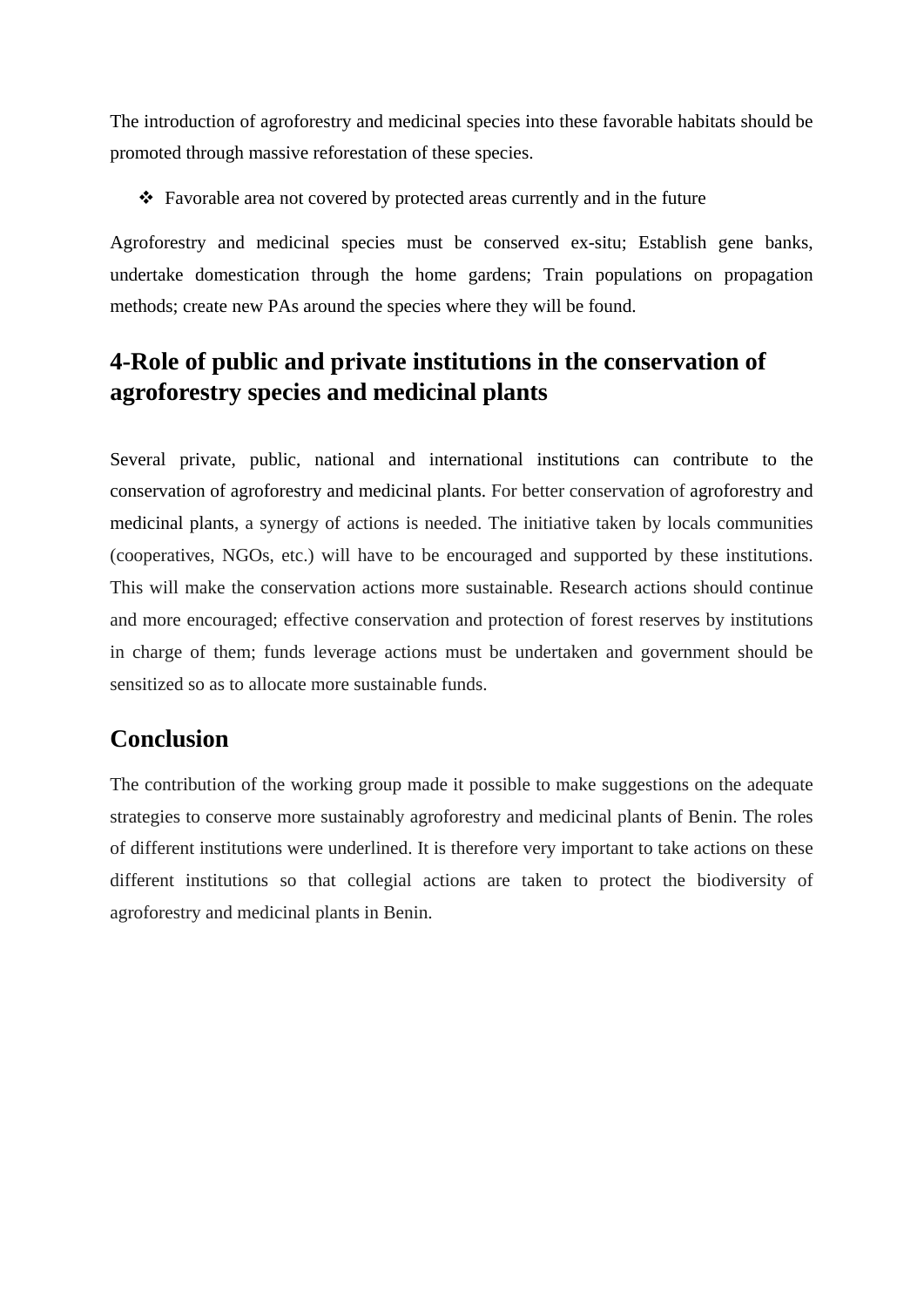# <span id="page-5-0"></span>**Annex 1: List of agroforestry and medicinal plants of Benin**

| <b>Medicinal plants</b>                                  | <b>Agroforestry species</b>             |
|----------------------------------------------------------|-----------------------------------------|
| Acalypha fruticosa                                       | Adansonia digitata L.                   |
| Acalypha villicaulis Hochst. ex A.Rich.                  | Albizia chevalieri Harms                |
| Afraegle paniculata (Schumach. & Thonn.) Engl.           | Blighia sapida Konig                    |
| Aganope stuhlmannii (Taub.) Adema                        | Bombax costatum Pellegr. & Vuillet      |
| Albizia adianthifolia (Schumach.) W.F. Wright            | Borassus aethopium Mart.                |
| cordifolia<br>(Schumach.<br>Alchornea<br>Thonn.)<br>$\&$ | Ceiba pentandra (L.) Gaertn.            |
| Müll.Arg.                                                |                                         |
| Anthocleista amplexicaulis                               | Chrysophyllum albidum G.Don             |
| Anthocleista djalonensis A.Chev.                         | Cola acuminata (P.Beauv.) Sehott &      |
|                                                          | EndI.                                   |
| Anthocleista liebrechtsiana De Wild. & Th.Dur.           | Cola gigantea A.Chev.                   |
| Anthocleista madagascariensis                            | Cola millenii K.Sebum.                  |
| Anthocleista nobilis                                     | Cola nitida (Vent.) Sebott & EndI.      |
| Anthocleista procera                                     | Colocasia esculenta (L.) Schott         |
| Anthocleista schweinfurthii Gilg                         | Detarium microcarpum Guill. & Perr.     |
| Anthocleista vogelii Planch.                             | Dialium guineense Willd.                |
| Antidesma venosum E.Mey. ex Tul.                         | Faidherbia albida (Delile) A.Chev.      |
| Argemone mexicana L.                                     | Garcinia kola Heckel                    |
| Bridelia ferruginea Benth                                | Haematostaphis barteri Hook.f.          |
| Caesalpinia bonduc (L.) Roxb.                            | Lannea microcarpa Engl. & K. Krause     |
| Caesalpinia pulcherrima (L.) Sw.                         | Parkia bicolor A.Chev.                  |
| Cajanus cajan (L.) Millsp.                               | Parkia biglobosa (Jacq.) R.Br. ex Benth |
| Cassia sieberiana DC.                                    | Pentadesma butyracea Sabine             |
| Chamaecrista mimosoides (L.) Greene                      | Sclerocarya birrea (A.Rich.) Hochst.    |
| Chamaecrista rotundifolia (Pers.) Greene                 | Sterculia setigera Delile               |
| Chassalia kolly (Schumach.) Hepper                       | Tamarindus indica L.                    |
| Citrus aurantifolia (Christm.) Swingle                   | Vitellaria paradoxa C.F.Gaertn          |
| Citrus aurantium L.                                      | Xanthosoma sagittifolium (L.) Schott    |
| Citrus limon (L.) Burm.f.                                | Acacia Mill.                            |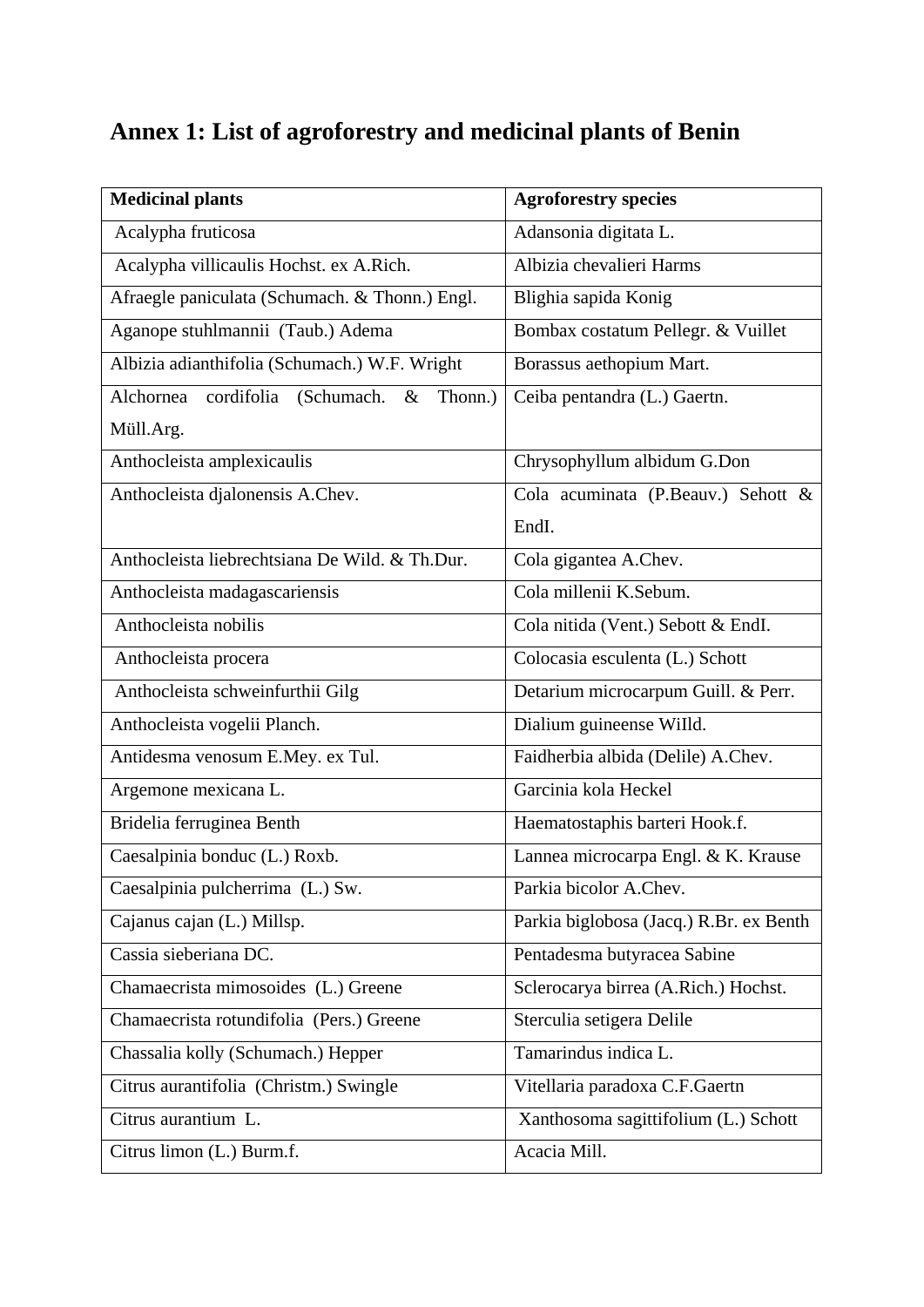| <b>Medicinal plants</b>                     | <b>Agroforestry species</b> |
|---------------------------------------------|-----------------------------|
| Citrus maxima (Burm.) Merrill               |                             |
| Clausena anisata (Willd.) Hook.f. ex Benth. |                             |

| <b>Medicinal plants</b>                    | <b>Medicinal plants</b>                      |
|--------------------------------------------|----------------------------------------------|
| Combretum glutinosum Perr. ex DC.          | Indigofera capitata Kotschy                  |
| Combretum micranthum G.Don                 | Indigofera dendroides Jacq                   |
| Combretum molle R.Br. ex G.Don             | Indigofera hirsuta L. var. hirsuta           |
| Crossopteryx febrifuga (G.Don) Benth.      | Indigofera macrocalyx GuUl. & Perr.,         |
| Croton gratissimus Brush.                  | Indigofera macrophylla Schumach.             |
| Croton zambesicus Muell.-Arg.              | Indigofera paniculata Vahl ex Pers           |
| Cymbopogon citratus Stapf                  | Indigofera polysphaera Baker                 |
| Cymbopogon giganteus (Hochst.) Chiov.      | Indigofera fulvopilosa Brenan                |
| Cynometra megalophylla Harms               | Jatropha curcas L.                           |
| Dalbergia ecastaphyllum (L.) Taub          | Jatropha gossypiifolia L.                    |
| Daniellia oliveri (Rolfe) Hutch. & Dalziel | Indigofera stenophylla Guill. & Perr         |
| Desmodium adscendens (Sw.) DC.             | Lonchocarpus sericeus (Poir.) Kunth          |
| Desmodium ramosissimum G.Don               | Mallotus oppositifolius (Geisel.) Müll. Arg. |
| Detarium microcarpum Guill. & Perr.        | Manihot esculenta Crantz                     |
| Dialium guineense Willd.                   | Millettia thonningii (Schumach. & Thonn.)    |
|                                            | <b>Baker</b>                                 |
| Dichrostachys cinerea (L.) Wight & Am      | Mitracarpus hirtus (L.) DC.                  |
| Diodia sarmentosa Sw.                      | Morinda lucida Benth.                        |
| Entada abyssinicia Steud. ex A. Rich.      | Nauclea diderrichii (De Wild. & T.Durand)    |
|                                            | Merr.                                        |
| Eriosema griseum Baker var                 | Parkia biglobosa (Jacq.) R.Br. ex Benth.     |
| Eriosema pulcherrimum Taub                 | Passiflora foetida L.                        |
| Erythrina senegalensis DC.                 | Pavetta corymbosa F.N. Williams              |
| Euphorbia hirta L.                         | Pavetta crassipes K. Schum.                  |
| Fadogia agrestis Schweinf. ex Hiern        | Pennisetum purpureum Schumach.               |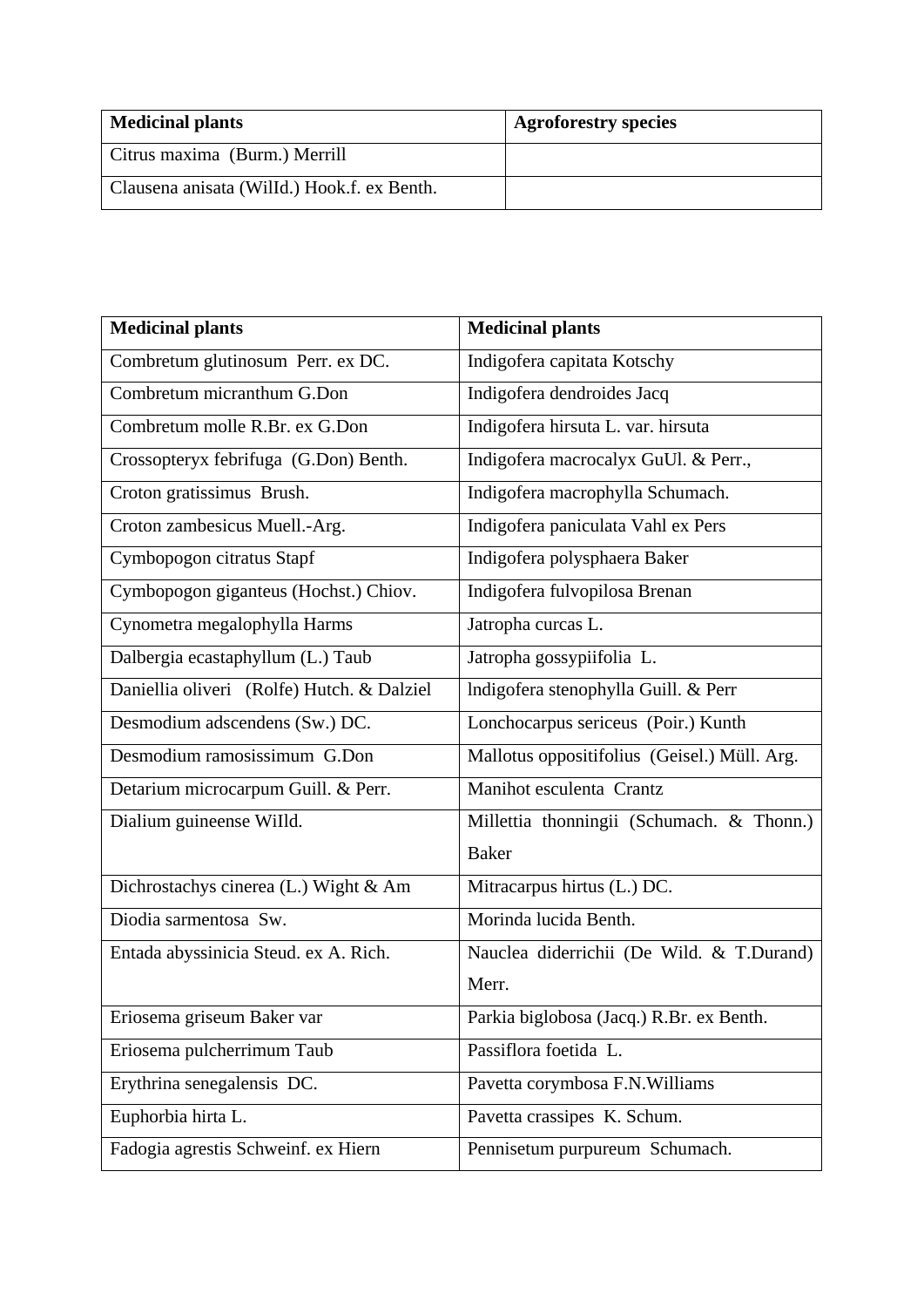| <b>Medicinal plants</b>                       | <b>Medicinal plants</b>                             |
|-----------------------------------------------|-----------------------------------------------------|
| Fadogia<br>(K.Schum.<br>erythrophloea<br>$\&$ | Pericopsis<br>laxiflora<br>(Benth.)<br>Baker)<br>ex |
| K.Krause) Hutch. & Dalziel                    | Meeuwen                                             |
| Feretia apodanthera Delile                    | Phyllanthus amarus Schumach. & Thonn.               |
| Flueggea virosa (Roxb. ex Willd.) Voigt       | Phyllanthus fraternus Webster                       |
| Gardenia aqualla Stapf & Hutch.               | Piliostigma thonningii (Schumach.) Milne-           |
|                                               | Redh.                                               |
| Gardenia erubescens Stapf & Huteh             | Prosopis africana (GuilI. & Perr.) Taub.            |
| Gardenia ternifolia Schumach. & Thonn.        | Psychotria vogeliana Benth.                         |
| Hymenocardia acida Tul.                       | Pteleopsis suberosa Engl. & Diels                   |
| Imperata cylindrica (L.) P. Beauv             | Pterocarpus erinaceus Poir.                         |
| Securinega virosa synonyme Flueggea virosa    | Ricinus communis L.                                 |
| (Roxb. ex Willd.) Baill. Roxb. ex Willd.      |                                                     |
| Senna alata (L.) Roxb.                        | Rytigynia umbellulata (Hiern) Robyns                |
| Senna italica Mill.                           | Saccharum officinarum L.                            |
| Senna occidentalis (L.) Link                  | Sarcocephalus latifolius (Sm.) E.A.Bruce Sm.        |
| Senna siamea (Lam.) H.S.Irwin & Barneby,      | Cochlospermum tinctorium A.Rich                     |
| Sorghum bicolor (L.) Moench                   | Pupalia lappacea (L.) Juss.                         |
| Spermacoce ruellia DC.                        | Alstonia boonei De Wild.                            |
| Spermacoce stachydea DC.                      | Carissa spinarum L.                                 |
| Stipularia africana P.Beauv.                  | Picralima nitida (Stapf.) T. & H.Durand             |
| Stylosanthes fruticosa (Retz.) Alston         | Ozoroa insignis Delile                              |
| Tephrosia purpurea (L.) Pers                  | Anacardium occidentale L.                           |
| Tephrosia vogelii Hook.f.                     | Lannea acida A.Rich. s.l.                           |
| Terminalia glaucescens Planch. Ex Benth.      | Pleiocarpa Benth Benth.                             |
| Tetrapleura tetraptera (Schumach. & Thonn.)   | Pleiocarpa pycnantha (K.Schum.) Stapf               |
| Taub.                                         |                                                     |
| Tricalysia okelensis Hiern                    | Lannea barteri (Oliv.) Engl.                        |
| Vangueriella spihosa (Schumach. & Thonn.)     | Catharanthus roseus (L.) G. Don                     |
| Verdc.                                        |                                                     |
| Vigna gracilis (Guill. & Perr.) Hook.f.       | Strophantus sp Sw.                                  |
| Zanthoxylum zanthoxyloides Lam                | Lannea microcarpa                                   |
| Zapoteca portoricensis (Jacq.) H.M.Hern.,     |                                                     |